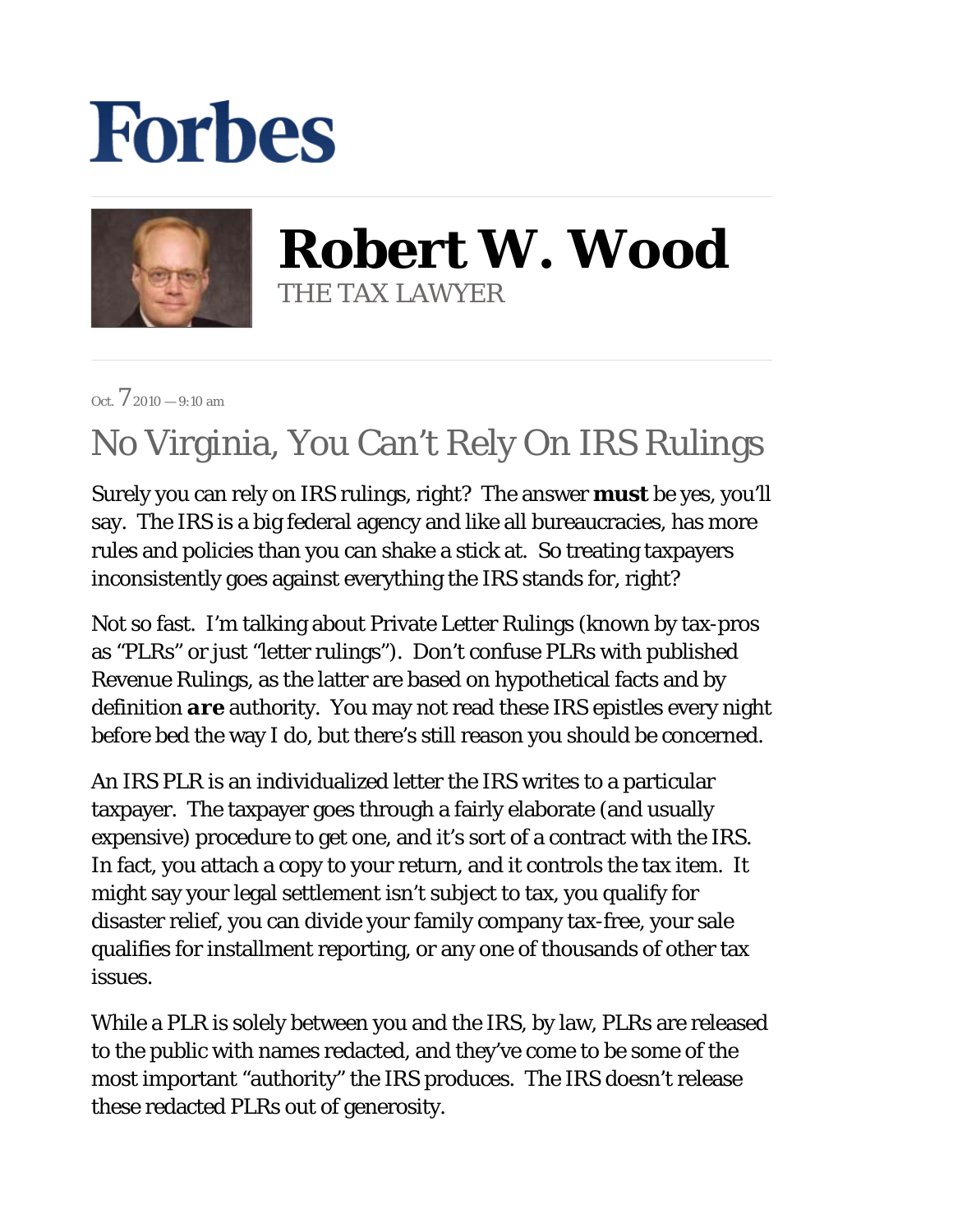Lawsuits were brought by Tax Analysts and Advocates (an Arlington, Virginia nonprofit) to compel their release. You can thank Tax Analysts for breaking loose much of the otherwise secret IRS law, not only PLRs, but also Chief Counsel Advice, Technical Advice Memoranda, Field Service Advice, and many other IRS missives that shed light on what the IRS is doing and thinking.

In the early 1980s, the U.S. Supreme Court even cited PLRs. See *Rowan Cos., Inc. v. United States*, 452 U.S. 247 (1981). Talk about "authority." That unnerved the IRS and prompted a statutory change to require a notice on each PLR that it can't be cited as precedent. But the real-life practice of tax lawyers didn't change much. If anything, PLRs have become significantly *more* important since then.

But are they "authority" like a court case, Treasury Regulation or Revenue Ruling? Technically, PLRs are not "authority." So says Internal Revenue Code Section  $6110(k)(3)$ . Nevertheless, tax lawyers read them and routinely rely on them in giving advice to clients. In fact, you almost *have* to. Our tax system is so vast and the amount of official "precedential" guidance in some areas is so downright sparse that you need to glean guidance from *somewhere*.

PLRs are often the best available information. If the facts for the unnamed taxpayer are just like yours, they can make you feel pretty confident. Perhaps they're no three course meal, but PLRs are a welcome snack. That's why a new tax decision seems frightening.

The U.S. Court of Federal Claims in *AmerGen Energy* ruled PLRs can't even be admitted as evidence. See *AmerGen Energy Co., LLC, v. United States,* F.3d (Fed. Cl. 2010). AmerGen tried to introduce PLRs from the IRS into evidence, but the court said no. AmerGen then sought to show that as a buyer in power plant transactions, it was an "interested party" in the described deals, giving it an even better case to rely. Again, the court said no.

This is disturbing, since real-life taxpayers read and "rely" on PLRs every day. Plus, the courts have often made exceptions to the rule that they're not "authority" to cut taxpayers some slack, especially when it looks like